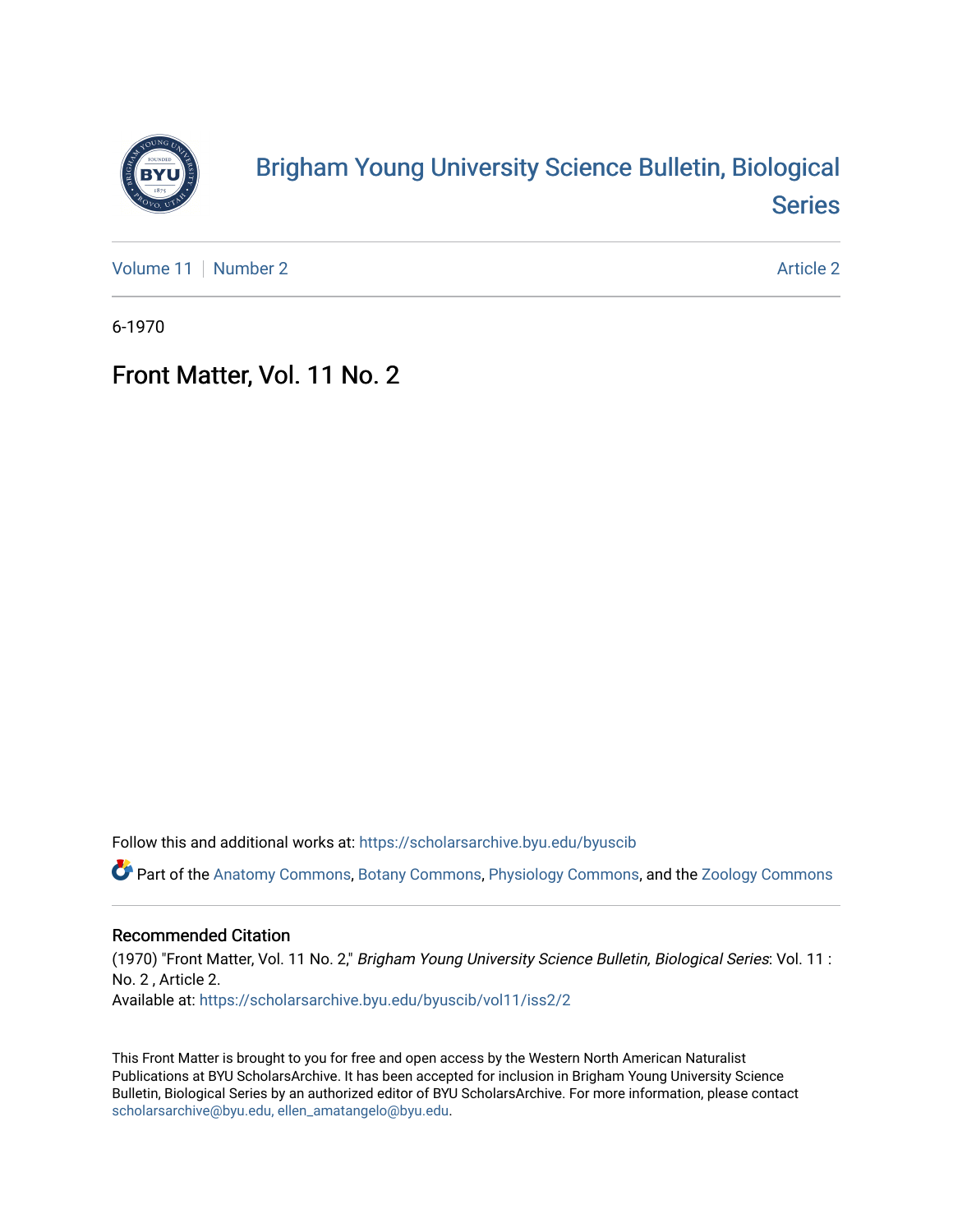$S-NA-P(rowo)$ 

Brigham Young Universitys. COMP. ZOOL. LIBRARY **Science Bulletin** APR 2 1 1976

> HARVARD UNIVERSITY

# PINYON-JUNIPER SUCCESSION AFTER NATURAL FIRES ON RESIDUAL SOILS OF **MESA VERDE, COLORADO**

by

**James A. Erdman** 



BIOLOGICAL SERIES-VOLUME XI, NUMBER 2 **JUNE 1970**